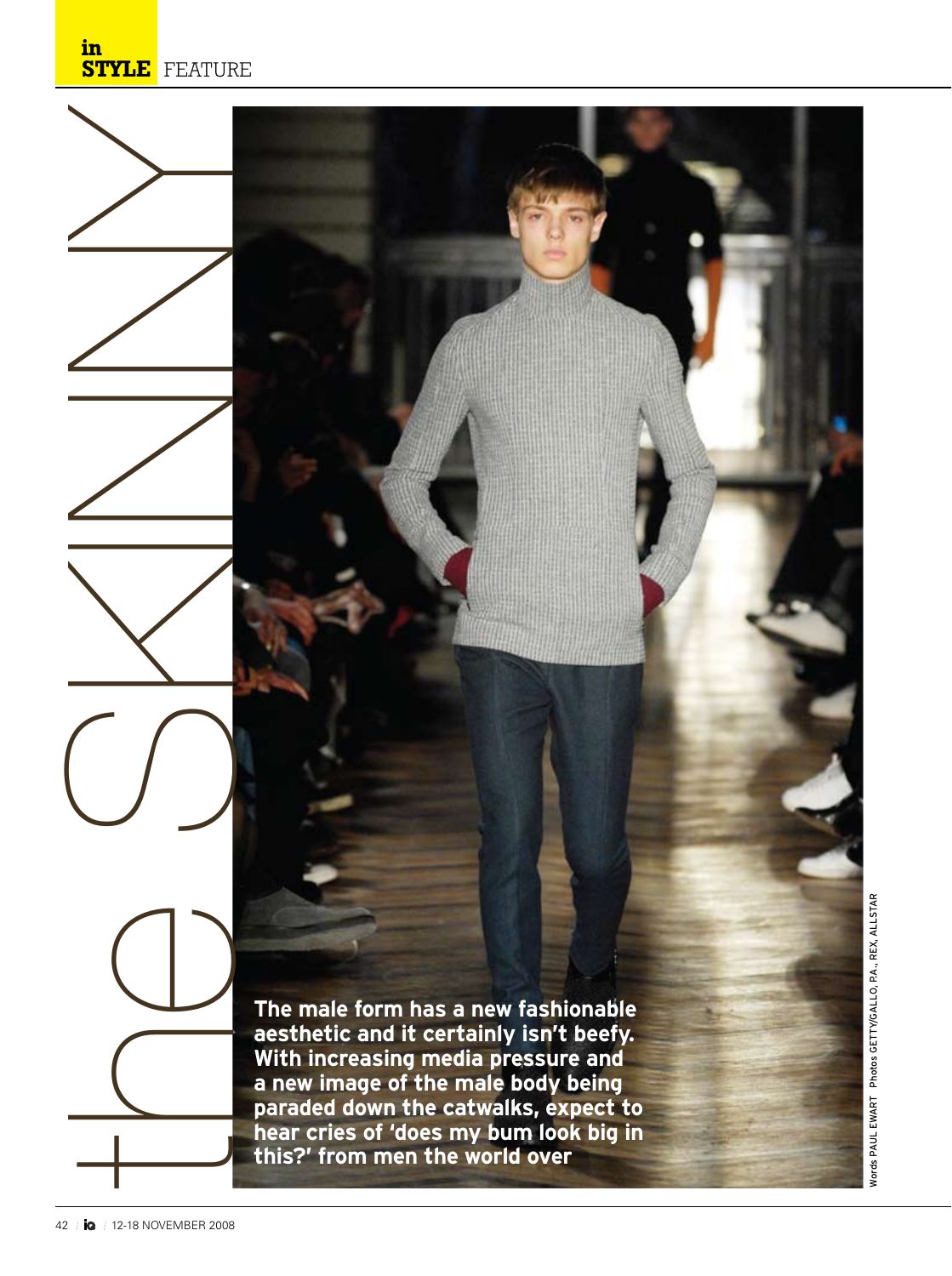ittle over a year ago, the world's<br>media were having a field day<br>with the news that designers in<br>Spain were commanded to choose<br>female models based on a healthy<br>body mass. Next, physicians were called in to ittle over a year ago, the world's media were having a field day with the news that designers in Spain were commanded to choose female models based on a healthy monitor Italian casting calls, and conferences were being arranged left, right and centre by powerhouse fashion editors across the globe.

So, why are we still talking about models' weight (or lack of)? While these women show no sign of an increase in BMI, the focus is now on their male counterparts. If you thought anorexia nervosa was a woman's problem, guys, you'd better think again. 'Manorexia' – the latest incarnation of anorexia – is, according to reports, dramatically on the rise.

Last month the UK-based annual fashion event, The Clothes Show banned skinny male models after a reported 67 per cent rise in the number of cases of male anorexia. Gavin Brown, managing director of The Clothes Show – who also banned size zero girls in 2006 – said the rise of male eating disorders over the past five years "has been attributed to the fashion industry's increasing preference for very slender male models".

Information from specialist treatment centres in the UK in 2000 suggested that one in 10 people experiencing an eating disorder was male and research from Canada in 2002 doubled the figure at one in every five. A Harvard University study released last year found that 25 per cent of those with anorexia or bulimia and 40 per cent of binge eaters were actually male.

Although manorexia has inspired far less breast-beating from the international media, it doesn't mean that it isn't a cause for serious concern. "Anorexia is definitely on the rise in males," says Devika Singh, a Dubai-based psychologist. "It is important to note that it may well be the case that there are more cases reported than before due to increased awareness and more willingness to seek therapy in the male population.

"One of the reasons why anorexia in males hasn't received as much attention as women is that many men report being able to mask it compared to women, who talk about it more than men do. So, even though current statistics show that women are at a higher risk of developing an eating disorder, this may not be a true reflection."

The androgynous look has long been close to the surface in fashion, for both men and women, however the recent shows in Milan and Paris were definite proof that the towering six-packed Greek God-like version of male beauty is no longer. Instead, the new model for male beauty is a pigeon-chested, emaciated, testosterone-starved teenage boy.

Former head of menswear at Dior Heidi Slimane – the designer credited for spawning the skinny model trend – is one of the most obvious contenders for blame. His stick-figure aesthetic marked a definite change in the male silhouette and Slimane is even credited for Karl Lagerfeld's drastic weight loss (apparently he

**'One of the reasons why anorexia in males hasn't received as much attention as women is that many men report being able to mask it compared to women who talk about it more than men do'**

wanted to wear Dior Homme skinny jeans).

Even designers such as Dolce&Gabbana and Dsquared, who have traditionally favoured more muscular, beefcake types, used models this season that were noticeably leaner. And New York has followed suit. The European trend for the ultra-slender look is dominant, which was made clear in the castings of models for New York shows including Duckie Brown, Thom Browne and Marc by Marc Jacobs, where 6ft-tall models with 28-inch waists were the norm.

The shrinking of the male model can be charted through designers' sample sizes. For example, back in the mid-90s the sample size was an Italian 50, then around five years later (coincidentally, or not so coincidentally around the same time that Heidi Slimane left Dior Homme) the typical sample size had dwindled to a 48 – it's now a 46. Not so shocking for a man lacking in height, but to work on the catwalk these male models have to be at least 5ft11. With the huge pressure to remain slim, you might wonder why these models starve themselves to fit into designer clothing,